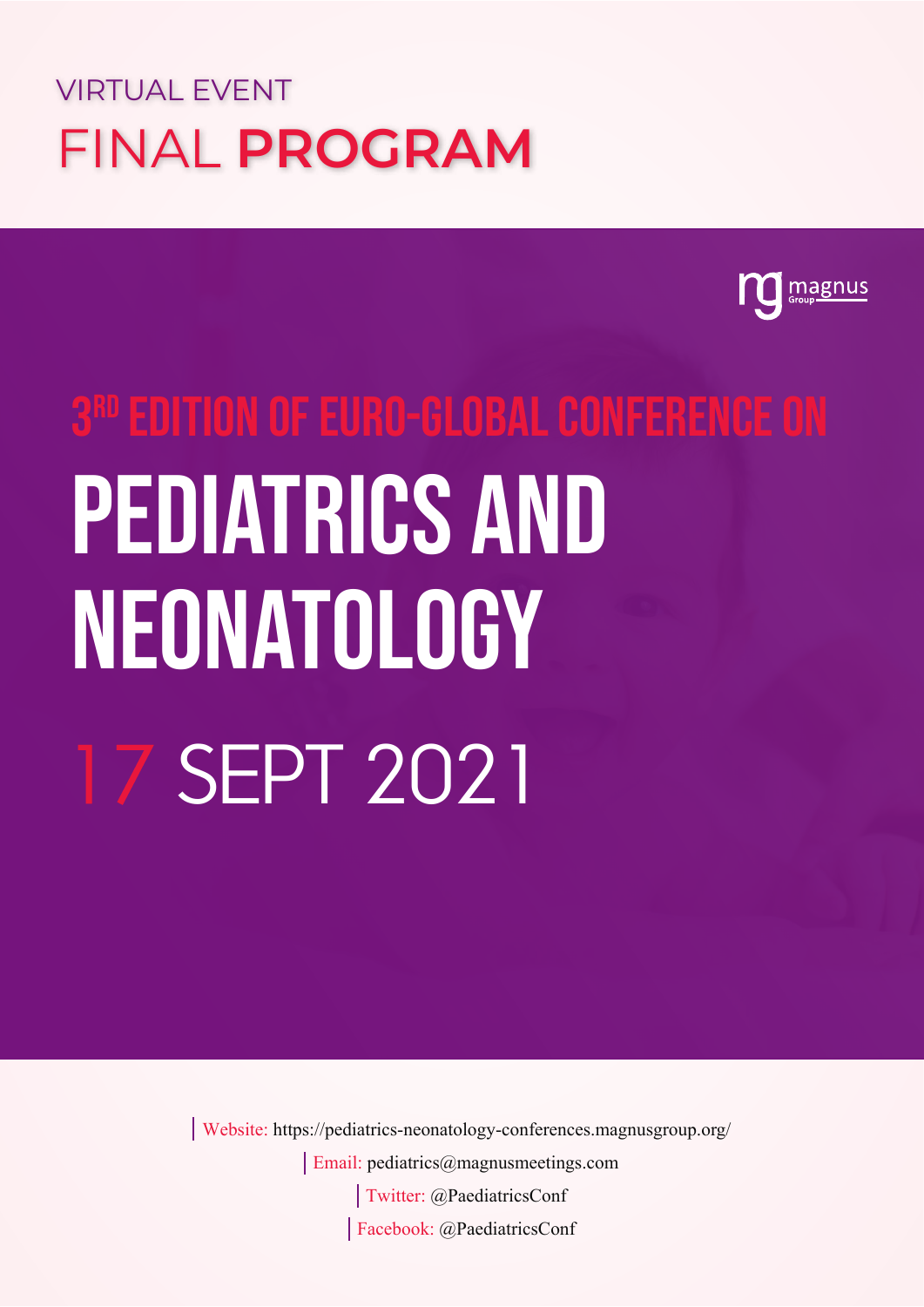**DAY 01 - 17 SEPT**

| <b>GMT</b><br>Timings     | Local<br>Timings             |                                                                                                                                                                  |
|---------------------------|------------------------------|------------------------------------------------------------------------------------------------------------------------------------------------------------------|
| 10:00-10:10               |                              | <b>Opening Ceremony</b>                                                                                                                                          |
|                           | <b>Keynote Presentations</b> |                                                                                                                                                                  |
|                           |                              | 10:10-10:50 12:10-12:50 Title: Proximal transverse elliptical<br>duodenoduodenostomy for the treatment of duodenal<br>atresia : A novel technique                |
|                           |                              | <b>Gamal Al Saied, Al Azhar University, Egypt</b>                                                                                                                |
|                           |                              | 10:50-11:20 12:50-13:20 Title: Effects of zinc supplementation in children with<br>chronic kidney disease                                                        |
|                           |                              | <b>Marlene Fabiola Escobedo Monge, Valladolid University,</b><br>Spain                                                                                           |
| <b>Oral Presentations</b> |                              |                                                                                                                                                                  |
|                           | 11:20-11:40 12:20-12:40      | Title: Signalization of predictive factors to increase pain<br>management practices in neonates                                                                  |
|                           |                              | Maria Dulce Damas Da Cruz, University of Evora,<br>Portugal                                                                                                      |
| $11:40-12:00$             |                              | 17:10-17:30 Title: Breastfeeding, nutrient intakes from<br>complementary foods and body fat of 12-36 months old<br>children                                      |
|                           |                              | <b>Namrata Nitin Bagle, Head Nutrition Department- VMax</b><br>Fitness, India                                                                                    |
|                           |                              |                                                                                                                                                                  |
|                           |                              | Sarala Kannan, Tata Main Hospital, India                                                                                                                         |
|                           | 12:20-12:40 15:20-15:40      | Title: Surgical antimicrobial prophylaxis practices in<br>children – A neglected field of irrational antibiotic use<br>from a tertiary care hospital perspective |
|                           |                              | <b>Selim Oncel, Kocaeli University, Turkey</b>                                                                                                                   |
|                           | 12:40-13:00 17:40-18:00      | Title: Single stage sphincter sparing scarless (5s)<br>procedure for rectovestibular fistula: Outcome and<br>review of literature                                |
|                           |                              | <b>Muhammad Riaz ul Haq,</b> Sahiwal Medical College and<br><b>DHQ Teaching Hospital, Pakistan</b>                                                               |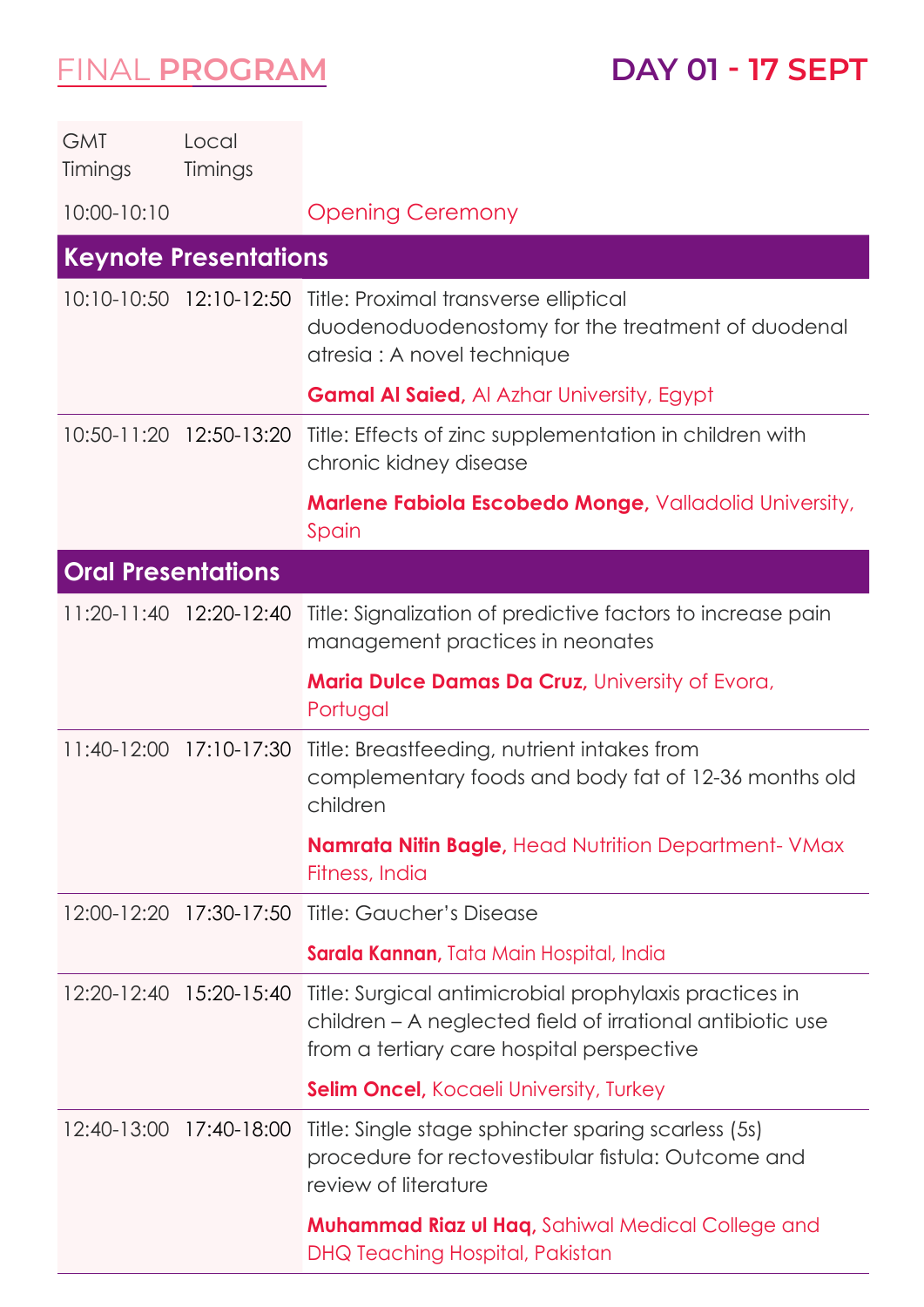|                 |                         | 13:00-13:20 18:30-18:50 Title: Successful outcomes with early intervention by<br>combined comprehensive approach in treatment of<br>Autism: A 10 years retrospective study |
|-----------------|-------------------------|----------------------------------------------------------------------------------------------------------------------------------------------------------------------------|
|                 |                         | <b>Neena Shilen, Sunrise Hospital, India</b>                                                                                                                               |
|                 | 13:20-13:40 14:20-14:40 | Title: Neonatal sepsis: Diagnostic dilemmas and<br>practical solution                                                                                                      |
|                 |                         | <b>Rohit Kumar, James Cook Hospital, UK</b>                                                                                                                                |
|                 | 13:40-14:00 16:40-17:00 | Title: Haemoblock in sclerotherapy macro cystic<br>lymphatic malformation in children (single center study)                                                                |
|                 |                         | Safin Dinar Adhamovich, Vascular Anomaly Center,<br>Russia                                                                                                                 |
|                 | 14:00-14:20 19:30-19:50 | Title: How much is too much? - Screen time debunked                                                                                                                        |
|                 |                         | Somasundaram Aiyamperumal, D'Soul Child<br>Development Centre, India                                                                                                       |
| $14:20 - 14:40$ | 16:20-16:40             | Title: The importance of development of phonological<br>awareness in children with developmental coordination<br>disorder                                                  |
|                 |                         | <b>Jovana Janjic</b> , Speech Language Pathology Center<br><b>DIKTAT, Serbia</b>                                                                                           |
| $14:40 - 15:00$ | 17:40-18:00             | Title: Nutrition of child with COVID-19 in intensive care<br>unit                                                                                                          |
|                 |                         | <b>Iryna Nenartovich</b> , Belarusian Medical Academy of<br>Postgraduate Education, Belarus                                                                                |
|                 | 15:00-15:20 20:30-20:50 | Title: Ayurvedic approach on management of cerebral<br>palsy                                                                                                               |
|                 |                         | <b>W.A.S. Saroja Weerakoon</b> , University of Colombo, Sri<br>Lanka                                                                                                       |
|                 | 15:20-15:40 20:50-21:10 | Title: Profile of children presenting with diabetic<br>ketoacidosis in our set up                                                                                          |
|                 |                         | <b>Baljinder Kaur, GMC&amp;RH, India</b>                                                                                                                                   |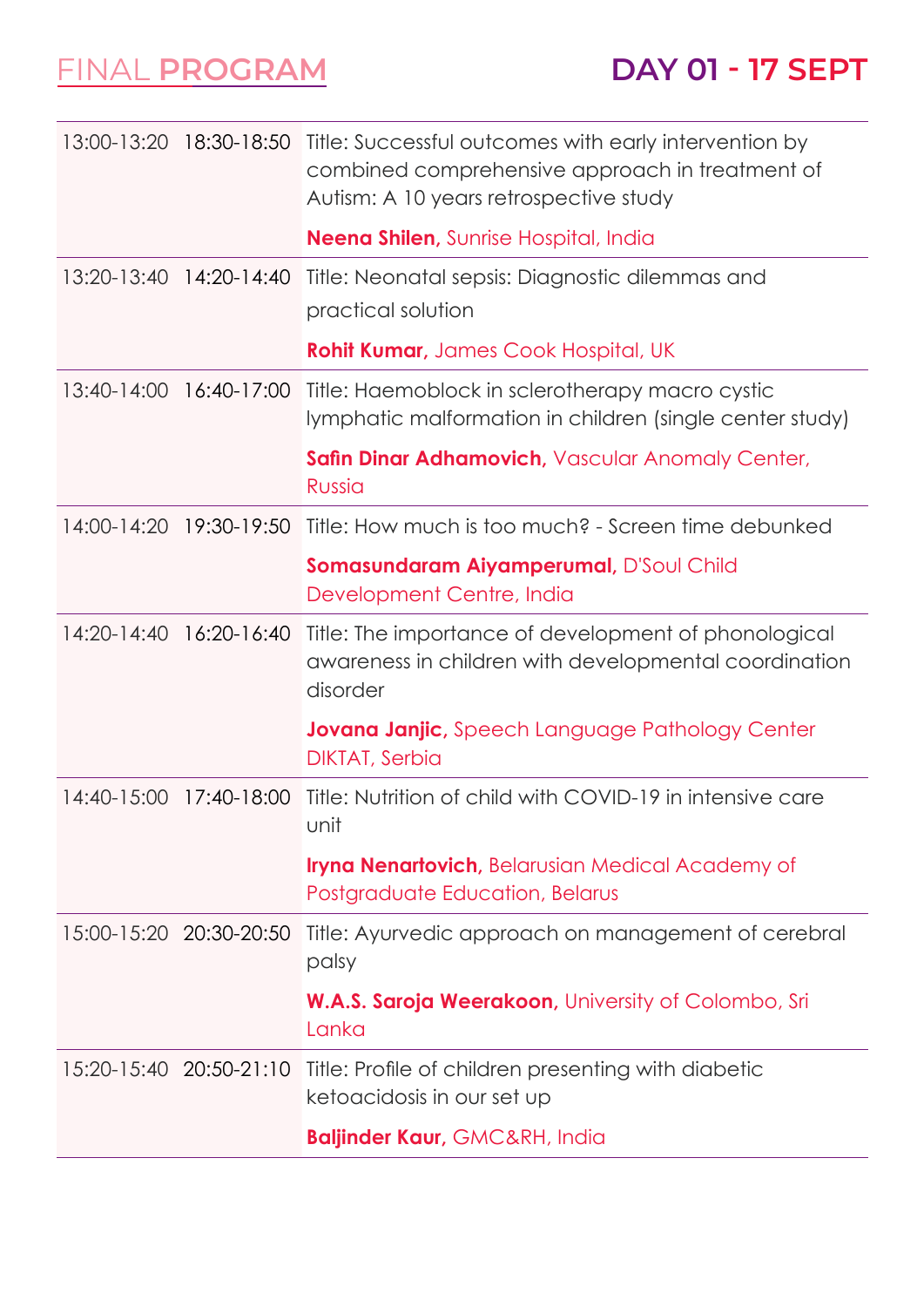|             |                         | 15:40-16:00 21:10-21:30 Title: Screening for autism spectrum disorder in busy<br>office practice                                                                                                                                               |
|-------------|-------------------------|------------------------------------------------------------------------------------------------------------------------------------------------------------------------------------------------------------------------------------------------|
|             |                         | <b>Urmila Dahake (Chauhan)</b> , All India Institute of Medical<br>Sciences, India                                                                                                                                                             |
|             | 16:00-16:30 23:00-23:30 | Title: Questions about the health status of premature<br>babies born to mothers with heroin addiction                                                                                                                                          |
|             |                         | Galaktionova Marina Yurievna, Professor V. F. Voino-<br>Yasenetsky KrasSMU, Ministry of Health of the Russian<br>Federation<br>Lisikhina Natalya Vladimirovna, Siberian Law Institute of<br>the Ministry of Internal Affairs of Russia, Russia |
|             | 16:30-16:50 22:00-22:20 | Title: Increase in the incidence of Tuberculous pericardial<br>effusion in pediatric patients in asymptomatic post covid<br>infection                                                                                                          |
|             |                         | <b>Mily Ray, Consultant Pediatric Cardiologist at Max</b><br>Health Care, India                                                                                                                                                                |
|             | 16:50-17:10 22:20-22:40 | Title: Recent advances in understanding of wheezing in<br>children                                                                                                                                                                             |
|             |                         | <b>Suhas P. Kulkarni, D.Y. Patil medical College, India</b>                                                                                                                                                                                    |
|             | 17:10-17:30 20:10-20:30 | Title: Familial mediterranean fever                                                                                                                                                                                                            |
|             |                         | <b>Cigdem, Mustafa Kemal University, Turkey</b>                                                                                                                                                                                                |
|             | 17:30-17:50 14:30-14:50 | Title: Development of pediatric dosage forms for<br>neglected diseases                                                                                                                                                                         |
|             |                         | <b>Claudio J. Salomon</b> , National University of Rosario,<br>Argentina                                                                                                                                                                       |
|             |                         |                                                                                                                                                                                                                                                |
| 17:50-18:10 | 18:50-19:10             | Title: Minor hearing loss and auditory processing<br>disorders in children                                                                                                                                                                     |
|             |                         | Carla Sofia Duarte de Matos Silva, Instituto Politécnico<br>de Coimbra – ESTeSC-Coimbra Health School, Portugal                                                                                                                                |
|             | 18:10-18:30 20:10-20:30 | Title: EEG abnormalities in autism spectrum disorder: A                                                                                                                                                                                        |
|             |                         | neurophysiological biomarker of severity                                                                                                                                                                                                       |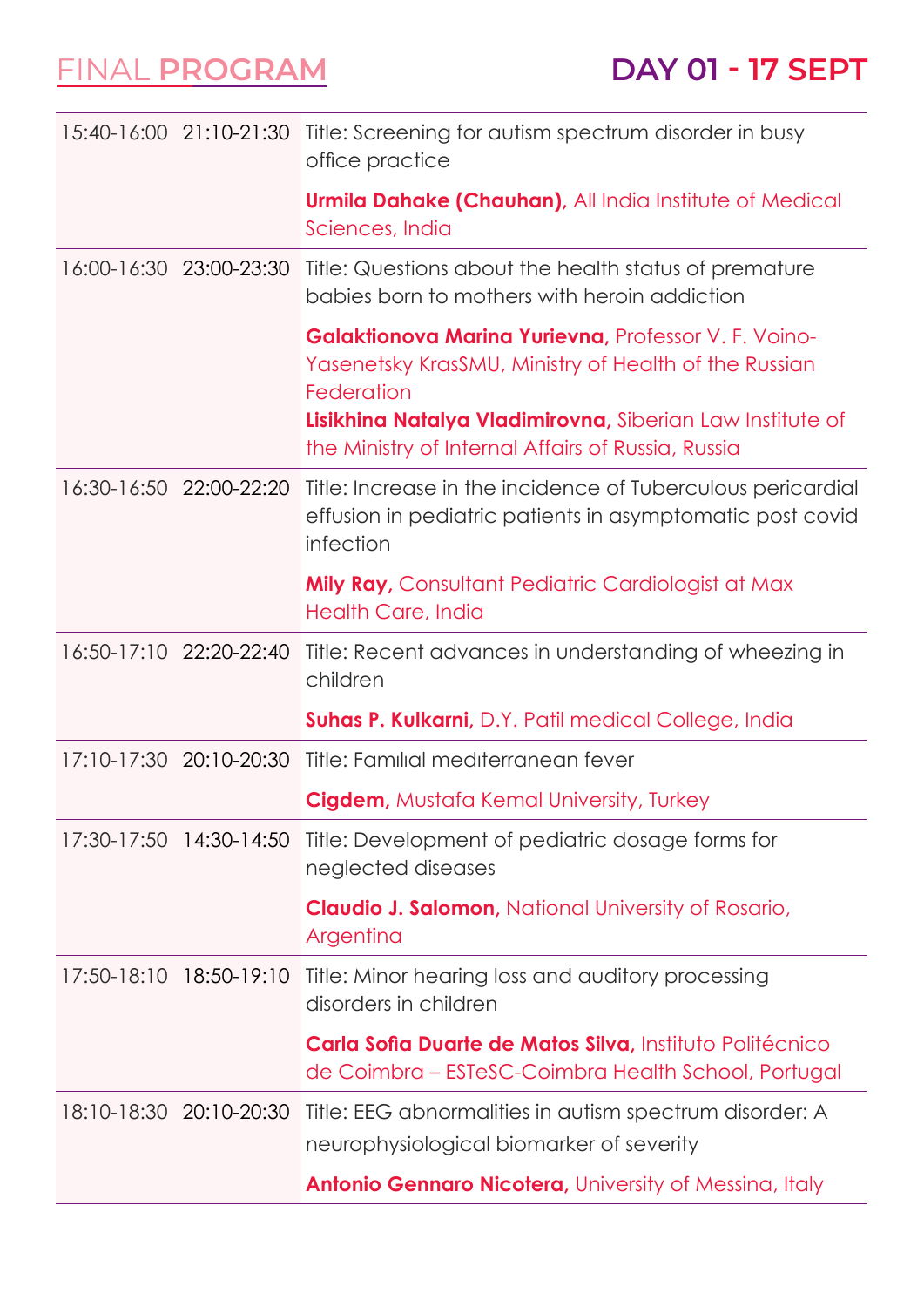| <b>Poster Presentations</b>               |  |                                                                                                                            |  |  |  |
|-------------------------------------------|--|----------------------------------------------------------------------------------------------------------------------------|--|--|--|
|                                           |  | 18:30-18:40 15:30-15:40 Title: Preparation and optimization of a pediatric<br>palatable praziquantel alcohol-free solution |  |  |  |
|                                           |  | <b>Giselle Bedogni, National University of Rosario, Argentina</b>                                                          |  |  |  |
|                                           |  | 18:40-18:50 21:40-21:50 Title: Jaundice from breast milk                                                                   |  |  |  |
|                                           |  | <b>Tatyana Itova</b> , University Hospital Medica Ruse Ltd,<br><b>Bulgaria</b>                                             |  |  |  |
| <b>Thanking Note and Closing Ceremony</b> |  |                                                                                                                            |  |  |  |